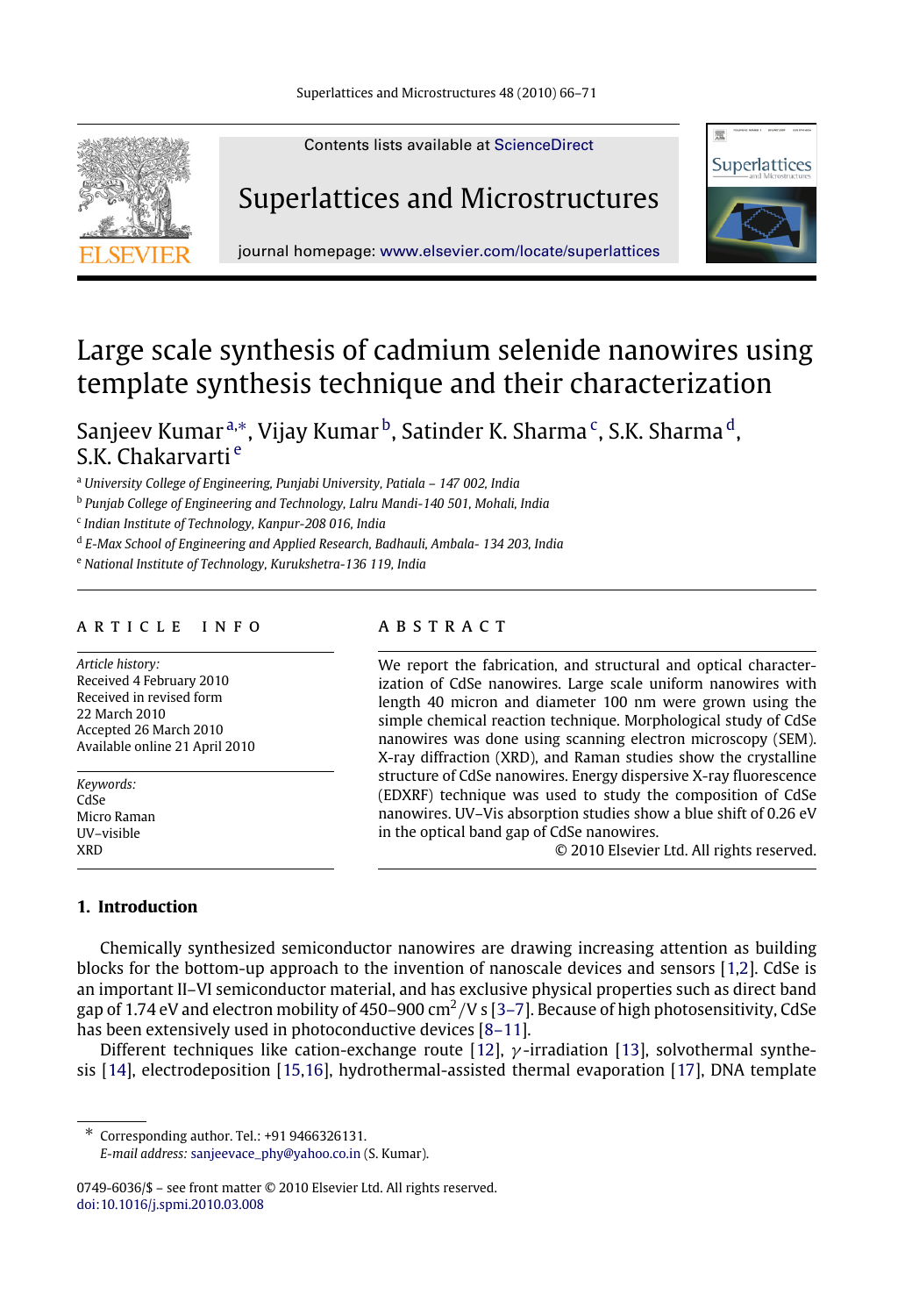driven [\[18\]](#page-5-1), solution based approach [\[19\]](#page-5-2), multiple injection method [\[20\]](#page-5-3) etc. have been used for the synthesis of CdSe nanowires. CdSe nanowires grown using vapor transport deposition process exhibits superparamagnetic behavior [\[21\]](#page-5-4). CdSe nanowires doped with sulphur could be used in color-tuned photodetectors, nanolasers, biological labels, and nanoelectronics [\[22\]](#page-5-5).

In this paper, we report the generation of CdSe nanowires using simple chemical reaction method through the pores in Anodic Alumina Membrane (AAM). Chemical reaction takes place inside the pores and the reaction yield is deposited in the pores. The morphological, structural and optical characterization of CdSe nanowires is also reported.

#### **2. Experimental details**

AAM (Whatman) is used for the fabrication of CdSe nanowires. The pore size is 100 nm. All the reagents used for the chemical solution are of pure analytical grade. Triply distilled water is used for the preparation of solutions.

Two compartment cell is used for the generation of CdSe nanowires. Alumina template is fixed between the two compartments so that it acts as semi permeable membrane. In the first compartment, an aqueous cadmium acetate solution (0.2 M with some drops of  $NH<sub>4</sub>OH$ ) was added and allowed to diffuse through the membrane for 30 s prior to the introduction of the second reagent Na<sub>2</sub>SeSO<sub>3</sub> (0.2 M) in the second compartment. Both solutions diffuse toward each other through the pores of the membrane and react to yield the CdSe. The synthesis process was continued for 60 min at room temperature.

For the SEM characterization, the prepared sample of CdSe nanowires embedded in the alumina membranes was put in the solution of NaOH to dissolve the alumina membrane. The concentration of NaOH solution was taken to be very small (0.5 M) so that it should not damage the CdSe nanowires. It takes long time to completely remove the host membrane. After that nanowires were washed with distilled water and ethyl alcohol several times. Then a small drop of alcohol containing the nanowires was taken for the SEM characterization.

The dried sample of CdSe nanowires were coated with gold–palladium alloy using Jeol JFC sputter coater and then examined under Jeol, JSM 6100 scanning electron microscope. The crystallographic studies of CdSe nanowires embedded in AAM were carried out using Panalytical X'pert X-ray Diffractometer in 2θ range from 20° to 80° using Cu kα radiation. The optical absorption measurements were recorded using a Shimazdu double beam double monochromator (UV-2500) equipped with an integrating sphere assembly ISR-240A in the wavelength range of 190–900 nm with a resolution of 0.5 nm.

The Raman studies of CdSe nanowires were carried out using the WiTec CRM 2000 Raman spectrometer coupled with a high resolution confocal optical microscope. With this combination it is not only feasible to obtain a Raman spectrum of a sample but also to combine its chemical information with a lateral resolution in the sub-micrometer regime. In Raman studies excitation was done using the 514.5 nm line of an  $Ar^+$  laser. The microscope objective used was Nikon 100X, with a working distance 0.26 unit. Thus, the laser beam diameter at the focus is approximately in submicron regime. All the measurements were carried out at room temperature, in order to avoid heating effects in the spectra.

#### **3. Results and discussion**

[Fig. 1](#page-2-0) shows SEM image of CdSe nanowires. It can be seen that diameter of nanowires is about 100 nm that closely corresponds to the diameter of pores of AAM used and also all the CdSe nanowires have analogous orientation and the length, diameter and direction of growth of CdSe are reasonably uniform which is due to the confined growth of nanowires in the ordered pores of AAM template.

X-Ray diffractogram of CdSe nanowires embedded in AAM template is shown in [Fig. 2.](#page-2-1) The spectrum depicts three peaks at 25.2°, 42.1° and 50.1° that correspond to (111), (220) and (311) planes, respectively. A investigation of broadening of XRD peaks imply that CdSe nanowires so synthesized are possibly not single crystalline but are assembled from nanocrystallites [\[23\]](#page-5-6). Zinc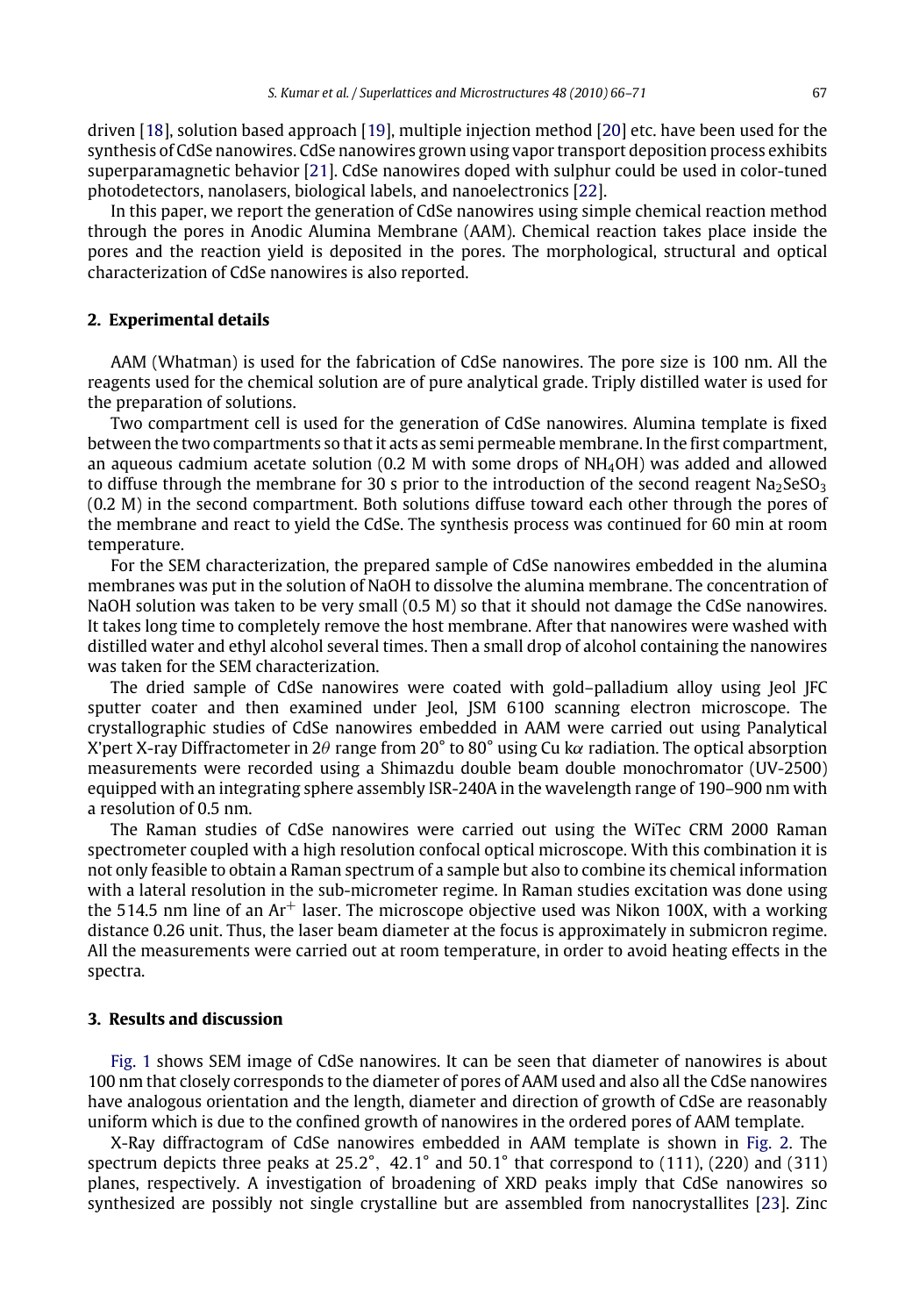<span id="page-2-0"></span>

**Fig. 1.** SEM image of template synthesized CdSe nanowires.

<span id="page-2-1"></span>

**Fig. 2.** X-ray diffractogram of CdSe nanowire arrays.

blende type nature of nanocrystallites is observed after comparison of observed *d* values with standard *d* values [\[24\]](#page-5-7).

Crystallite size can be estimated by using Debye–Scherrer formula [\[25\]](#page-5-8):

 $D = 0.93λ/\beta \cos \theta$ 

where *D* is the diameter of the particles;  $\lambda = 1.518 \text{ Å}$  (CuK $\alpha$  radiation wavelength);  $\beta = \text{full}$  width at half maxima;  $\theta$ , is the Bragg's angle. By substituting these values, the size of the nanoparticles was found to be about 3.6 nm.

To verify the chemical composition of CdSe nanowires energy dispersive X-ray fluorescence (EDXRF) technique was used. The EDXRF spectrum is shown in [Fig. 3](#page-3-0) which clearly reveals that nanowires are composed of Cd and Se. There is also a peak corresponds to chlorine, may be due to some chlorine residue as remains in the sample holder during previous measurements. But the exact reason for the small amount of Ni and Zn is not found.

The [Fig. 4](#page-3-1) presents the absorption spectrum of CdSe nanowires. The optical band gap found from absorption spectrum is 1.96 eV, which is higher than normal band gap (1.7 eV) for bulk CdSe [\[26\]](#page-5-9), showing a blue shift of 0.26 eV in band gap. Quantum confinement effect is responsible for the blue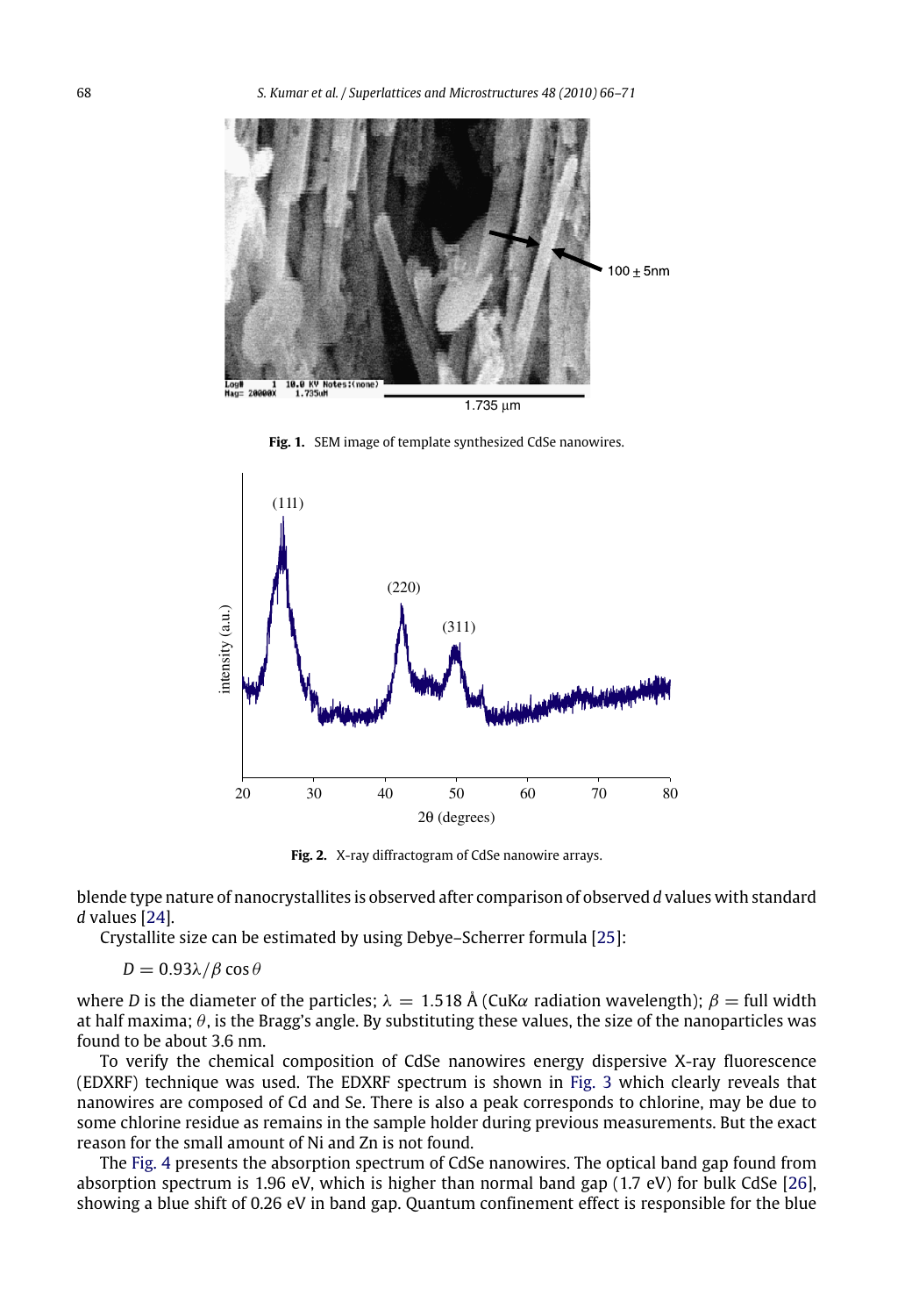<span id="page-3-0"></span>

Fig. 3. EDXRF spectrum of CdSe nanowires.

<span id="page-3-1"></span>

**Fig. 4.** Plot of absorption ( $\alpha$ ) versus wavelength ( $\lambda$ ). Inset shows the plot of ( $\alpha h \nu$ )<sup>2</sup> versus  $h \nu$  for CdSe nanowires.

shift in band gap [\[27,](#page-5-10)[28\]](#page-5-11). Because of the localization of electrons and holes in the semiconductor nanocrystallites, quantum confinement effect occurs. This effect causes a change in electronic band structure and consequently a higher value of optical band gap is observed as compared to that of the bulk.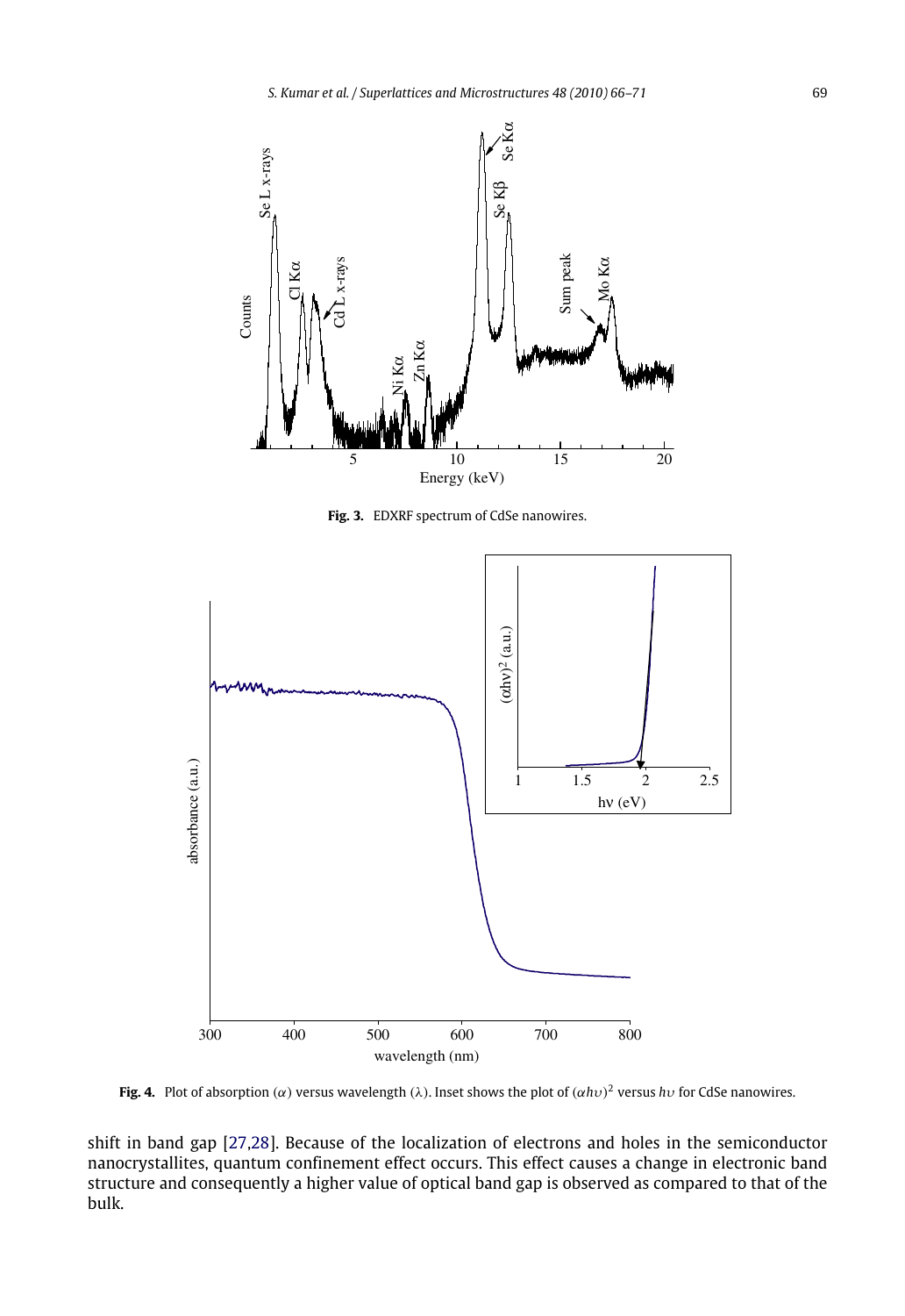<span id="page-4-9"></span>

**Fig. 5.** Micro-Raman spectrum of CdSe nanowires.

A room temperature Raman spectrum of the CdSe nanorods [\(Fig. 5\)](#page-4-9) presents the phonon frequencies of the longitudinal optical (LO) and its overtone (2LO) modes of CdSe nanowires to be 210.4 and 409 cm−<sup>1</sup> , respectively. This blue-shift of 2LO peak can be compared to the wave numbers for bulk CdSe of 418 cm<sup>−1</sup> [\[29,](#page-5-12)[30\]](#page-5-13). In our case CdSe nanowires have diameters that exceed 40 nm, so quantum confinement of the phonon motion due to the size effect is insignificant, and therefore size is not likely to contribute appreciably to this spectra shift. Venugopal et al. [\[31\]](#page-5-14) and Zhang et al. [\[32\]](#page-5-15) reported that lattice contraction may be the real basis for peak shift when they investigated freestanding CdSe quantum dots and CdSe sheets. In our case there is a blue shift in 2LO peak of the order of 9 cm<sup>-1</sup>. This shift may be due to the lattice contraction during growth. This lattice contraction can be attributed due to the surface tension experienced during surface reconstruction when the nanocrystallites grow and this contraction happens mostly on the surface [\[32\]](#page-5-15).

#### **4. Conclusion**

Simple chemical reaction (non-galvanic) technique is a constructive technique for the large scale growth of CdSe nanowires. XRD shows the zinc blende (cubic) nature of CdSe nanowires. Blue shift of the order of 0.26 eV is observed in the optical band gap of 100 nm CdSe nanowires. Micro-Raman spectrum indicates the CdSe nanowires have good crystalline nature.

#### **References**

- <span id="page-4-0"></span>[1] M.T. Bjork, B.J. Ohlsson, C. Thelander, A.I. Persson, K. Deppert, L.R. Wallenberg, L. Samuelson, Appl. Phys. Lett. 81 (2002) 2.
- <span id="page-4-1"></span>[2] X. Duan, Y. Huang, R. Agarwal, C.M. Lieber, Nature 421 (2003) 241.
- <span id="page-4-2"></span>[3] Z. He, J. Jie, W. Zhang, W. Zhang, L. Luo, X. Fan, G. Yuan, I. Bello, S.T. Lee, Small 5 (2009) 345.
- [4] J.S. Jie, W.J. Zhang, Y. Jiang, S.T. Lee, Appl. Phys. Lett. 89 (2006) 133118.
- [5] G. Dai, Q. Zhang, Z. Peng, W. Zhou, M. Xia, Q. Wan, A. Pan, B. Zou, J. Phys. D: Appl. Phys. 41 (2008) 135301.
- [6] Y.J. Doh, K.N. Maher, L. Ouyang, C.L. Yu, H. Park, J. Park, Nano. Lett. 8 (2008) 4552–4556.
- [7] C.X. Shan, Z. Liu, S.K. Hark, Nanotechnology 16 (2005) 3133–3136.
- <span id="page-4-3"></span>[8] A.P. Alivisatos, T.D. Harris, P.J. Caroll, M.L. Stiegerwald, L.E. Brus, J. Chem. Phys. 90 (1989) 3463.
- [9] M.T. Gutierrez, J. Ortega, J. Electrochem. Soc. 136 (1989) 2316.
- [10] J. Giblin, M. Syed, M.T. Banning, M. Kuno, G. Hartland, ACS Nano. 26 (2010) 358.
- [11] G.V. Parkash, R. Singh, A. Kumar, R.K. Mishra, Mater. Lett. 60 (2006) 1744.
- <span id="page-4-4"></span>[12] U. Jeong, Y. Xia, Y. Yin, Chem. Phys. Lett. 416 (2005) 246.
- <span id="page-4-5"></span>[13] S.J. Jo, D.K. Lee, M.S. Kim, Y.H. Kim, Y.S. Kang, Curr. Appl. Phys. 6 (2006) 781.
- <span id="page-4-6"></span>[14] H. Wang, Z. Guo, F. Du, Mater. Chem. Phys. 98 (2006) 422.
- <span id="page-4-7"></span>[15] Q. Li, M.A. Brown, J.C. Hemminger, R.M. Penner, Chem. Mater. 18 (2006) 3432.
- <span id="page-4-8"></span>[16] H. Sun, X. Li, Y. Chen, D. Guo, Y. Xie, W. Li, B. Liu, X. Zhang, Nanotechnology 20 (2009) 425603.